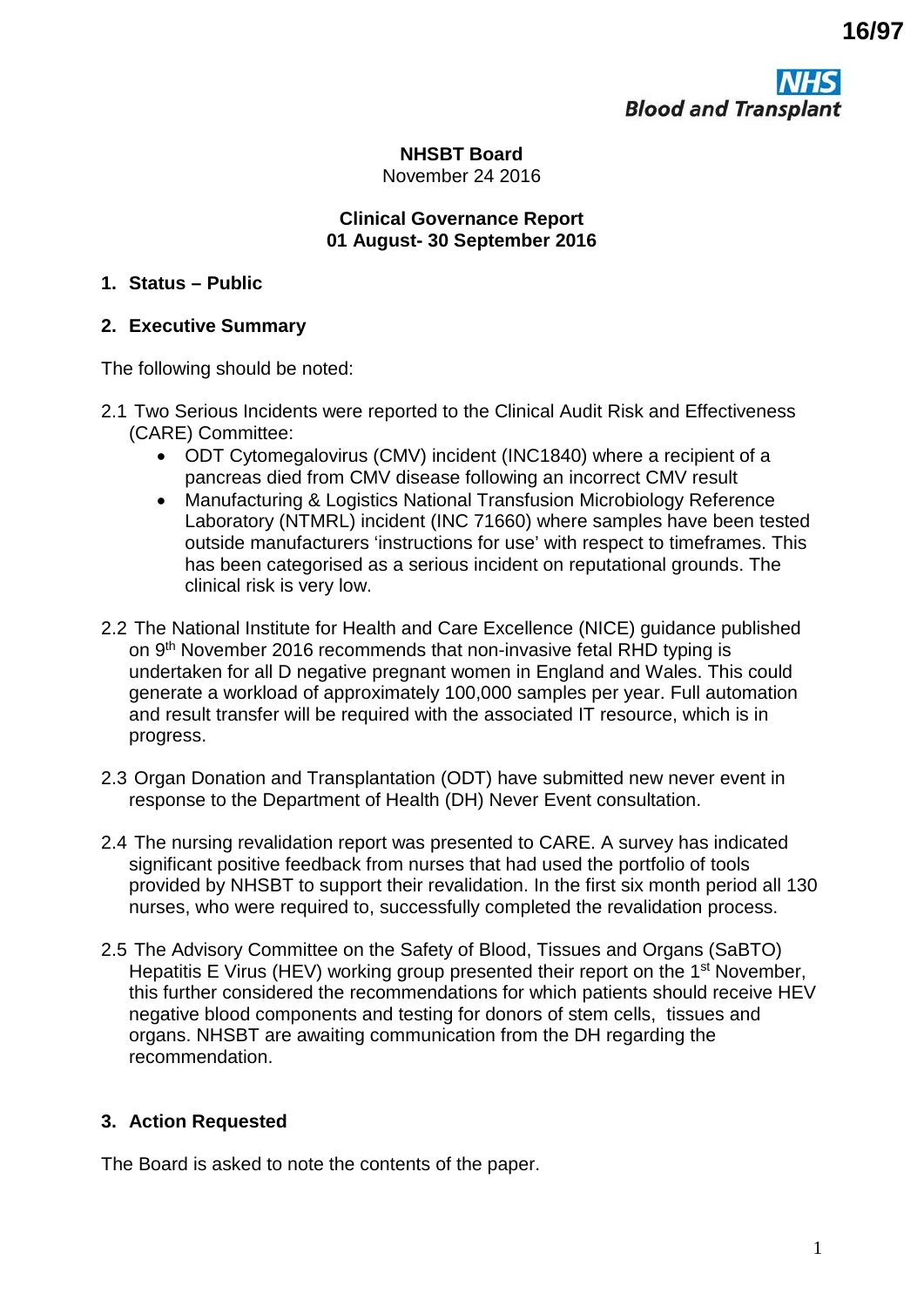## **4. Serious Incidents (SI)**

Two Serious Incidents were reported to CARE:

- 4.1 ODT Cytomegalovirus (CMV) incident (INC1840). A patient received an organ where the CMV status was reported incorrectly for that donor and the impact was that the recipient died from CMV disease. A letter has been sent to transplant units reminding them to inform ODT of any discrepant results. A request has been made to two units to investigate the non reporting of discrepant results. A letter has been sent to all specialist nurses for organ donation reminding them to continue performing the best practice with regards to labelling specimens. This incident has been reported to the NHSLA and funding is in place with separate panel solicitors available to assist. The joint root cause analysis (RCA) has been completed between ODT and the Public Health England (PHE) Laboratory. Documents have been submitted as part of a pre inquest review and an inquest date of the 24<sup>th</sup>-26<sup>th</sup> May 2017 has been set.
- 4.2 Manufacturing & Logistics National Transfusion Microbiology Reference laboratory (NTMRL) incident (INC 71660). An incident has been identified where the testing of blood samples has occurred outside the manufacturers' recommended timeframes. This has been classified as an SI due to potential reputational issues. More than one assay is affected. The most restrictive timeframe being antibody tests which require the samples to be less than 6 days old, the most liberal molecular assay allows the testing of samples up to 14 days old. The oldest sample identified as having been tested historically was 22 days old. The validation of tests is being undertaken and will be completed by the end of December and will validate all tests up to 31 days. The risk to patients has been assessed as very low as historical publications support the accuracy of testing older samples. The main concern was that older samples may give weaker results and an infection may be missed. The Human Tissue Authority (HTA) is aware and updated and is satisfied with progress and actions.
- 4.3 A substantial rating has been given by Price Waterhouse Cooper (PwC) following the internal audit of Serious Incidents in NHSBT.

### **5. Donor adverse events/reactions**

Three Serious Adverse Events of Donation (SAEDs) were recorded in August and three in September, 2016. There were two donors who suffered fractures, two donors with problems related to venepuncture, one donor admitted to hospital after a vasovagal event and one donor who had a minor road traffic collision after a vasovagal event.

### **6. Clinical risks**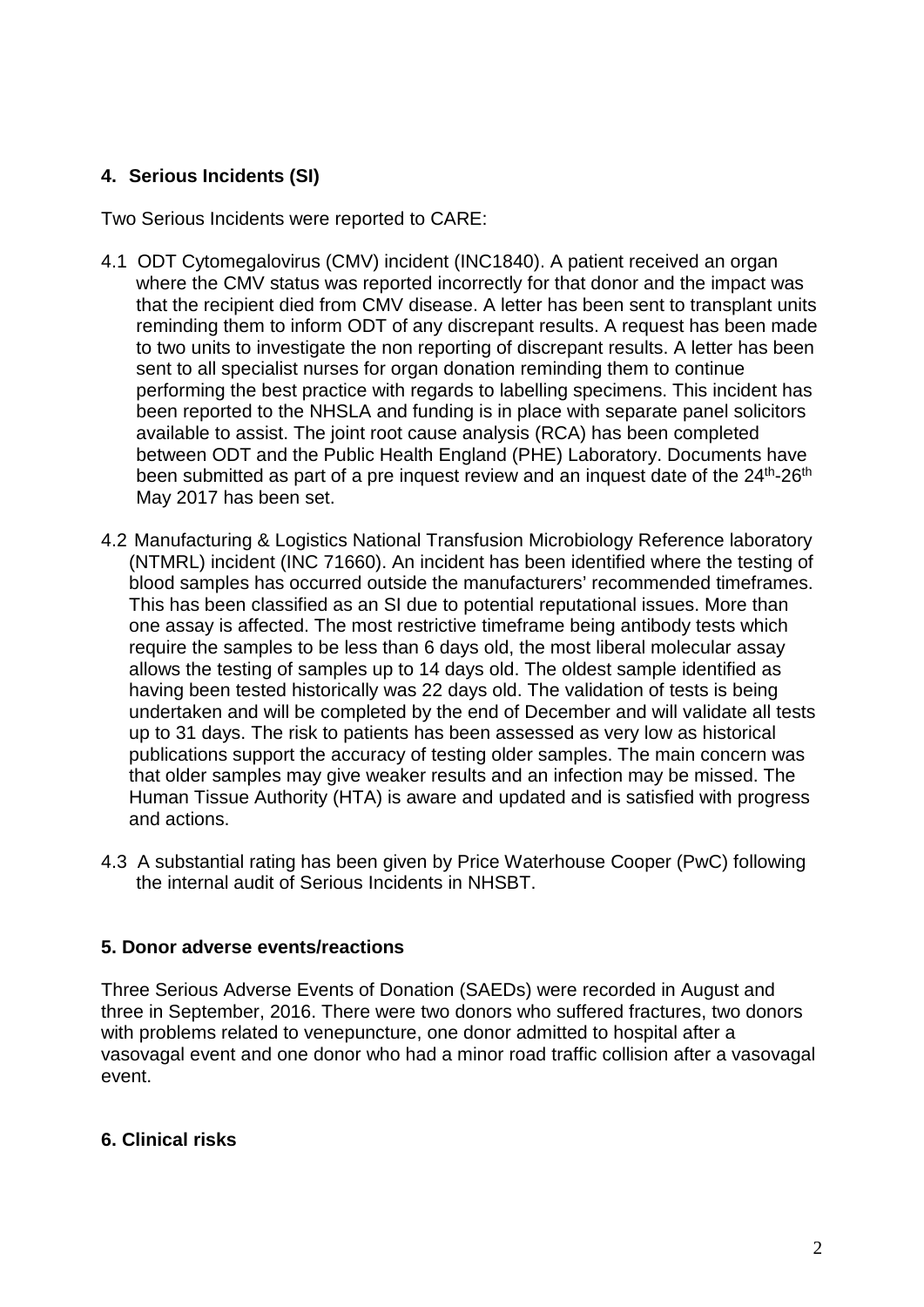There are 49 risks on the corporate risk register for which the dominant risk is clinical. There has been one new clinical risk added to the risk register in DTS: This relates to the elevated risk of a transcription error in the laboratory undertaking increasing volumes of non-invasive fetal genotyping for *RHD* as a result of NICE guidance (see 9.2 below).

# **7. Complaints and Commendations**

- ODT: Complimentary Tales has been developed which shares positive feedback and compliments received with staff within ODT.
- Diagnostic and Therapeutic Services (DTS): A number of compliments were received relating to care, compassion, and professionalism and being informative.

## **8. Blood supply**

There have been two quality incidents in the reporting period where Blood Collection staff have failed to implement urgent change notifications regarding Zika risk. The causes of these were a failure to ensure that all staff have been trained or failure of staff to implement the changes despite having a signed training record. There has been a review of the process for notifying collection staff of urgent change notifications and ensuring that they have been received. A value stream analysis event is being planned within the next four weeks to identify corrective actions to improve the process of training staff. These errors were reported as quality incidents and appropriate corrective and preventive actions have been undertaken .There are no risks to the blood supply.

## **9. Diagnostic and Therapeutic Services (DTS)**

- 9.1 INC 68445. NHSBT have shared draft reports with Central Manchester Foundation Trust relating to a level 3 (external) investigation of the death of a patient with sickle cell disease following the birth of her baby. The investigation has not shown any failure by NHSBT or the Trust. The date of the coroner's inquest is awaited.
- 9.2 NICE guidance recommends that non-invasive fetal RHD typing is undertaken for all D negative pregnant women in England and Wales. This will generate a workload of approximately 100,000 samples per year and full automation and result transfer will be required with the associated IT resource, which is in progress.

# **10. Organ Donation and Transplantation (ODT)**

10.1 ODT have presented a suggested new Never Event as part of the DH Never Event consultation. The proposal is that the all patients on the Organ Donor Register (ODR) who are eligible to donate organs are referred to a SNOD. ODT will identify missed donors via the Potential Donor Audit (PDA) and report back to each Trust for discussion at their Organ Donation Committee.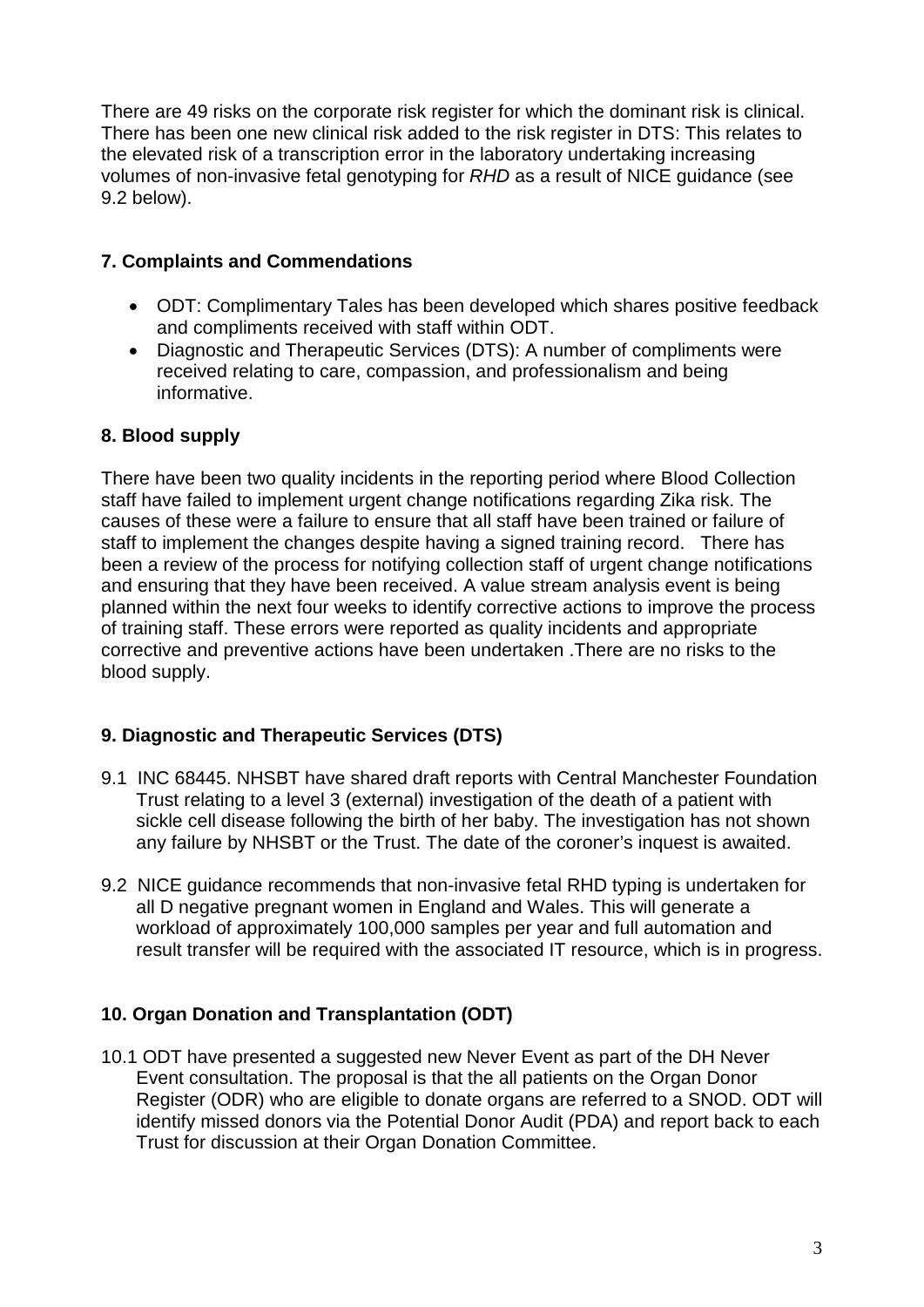10.2 A further CMV incident occurred in ODT. Following investigation it was not classified as an SI as the SNOD followed all appropriate procedures. The issue was identified as being mis-reported at the time of donation by the PHE/ Manchester Royal Infirmary laboratory. Working is ongoing in liaison with the laboratory. There has been no patient harm. The SNOD has been commended for their vigilance and expert practice.

# **11. Clinical Audit**

Three Clinical audit papers were presented to CARE following directorate CARE approval. All were accepted and agreed. There were no significant comments or concerns noted at CARE.

- Therapeutic Apheresis Services Medicines Management AUD3322
- Management of Problematic Venepuncture AUD2602
- Patient Group direction AUD284.

## **12. Information Governance (IG)**

Work is ongoing in conjunction with IT to understand the process of how smartcards will be issued in the future. This should be completed in December 2016. Work is ongoing to review NHSBT's Information asset (IA) register.

### **13. Risk Management**

The approved implementation programme for changes to the risk management continues on track including the approved new risk register, staff training and communications. Training to super users on the new Covalent online risk reporting system will be completed in November. A rollout plan is in development to outline the users, responsibilities and access to the Covalent risk management system. The plan will be completed in December 2016. The Executive Team half day on risk was conducted on the 12<sup>th</sup> October and the role of the risk lead is being developed.

## **14. Care Quality Commission (CQC)**

NHSBT has not yet been inspected under the CQC's new comprehensive inspection regime. Communication is ongoing around the future scope of inspection for NHSBT with a meeting arranged with the CQC on the 19<sup>th</sup> January 2017. The CQC have completed a site inspection of the Horsham blood donor site which is now designated as a site for blood collection.

## **15. Nursing Leadership Team (NLT)**

The nursing revalidation report was presented to CARE. A survey has indicated significant positive feedback from nurses that had used the additional NHSBT support at the time of revalidation. In the period April - end of September 2016 130 nurses